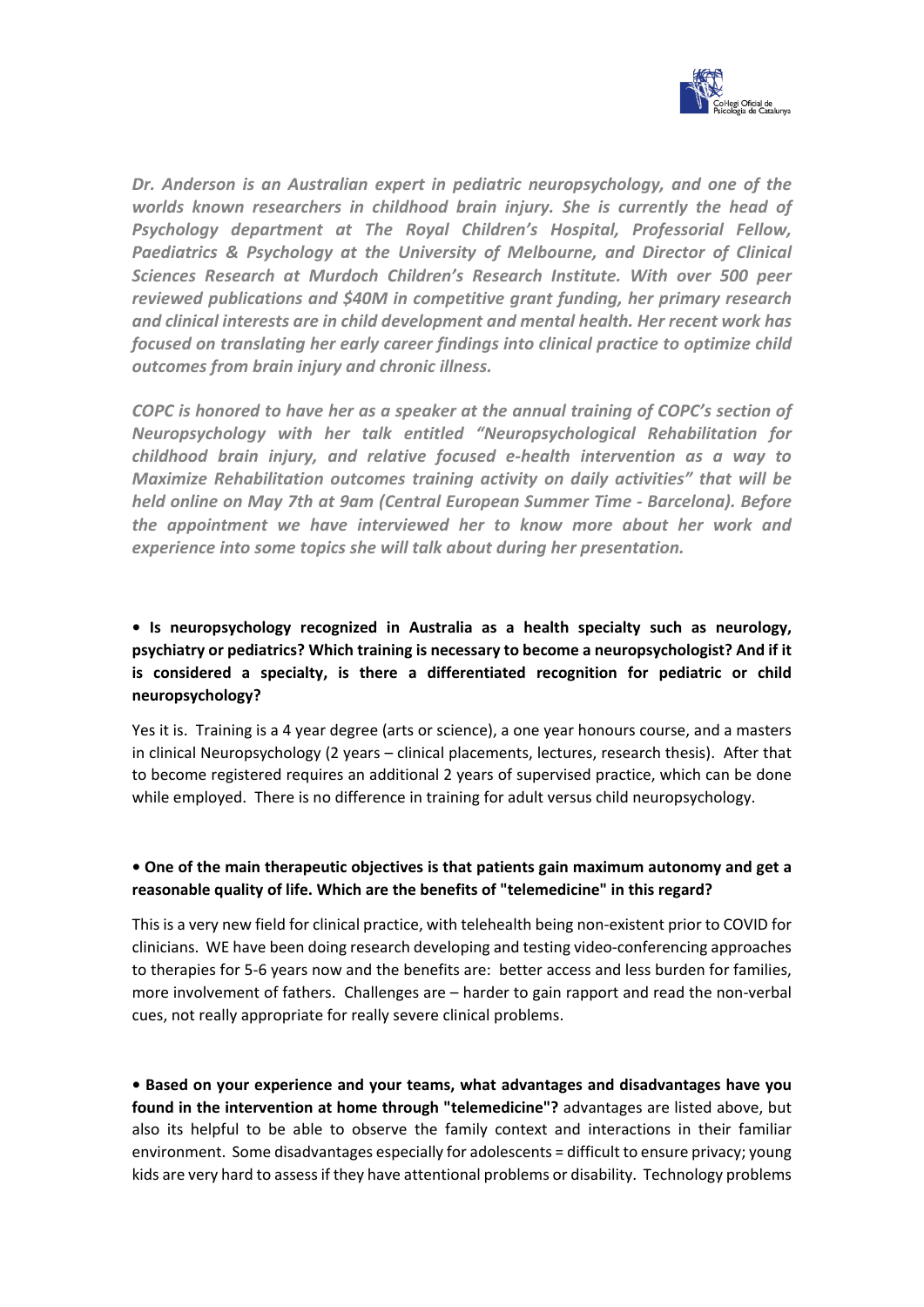

are also quite common and frustrating for all. Overall I think, for clinicians, telemed takes more time.

#### **• What is the role of parents in your parent-focused interventions?**

Many roles for parents, from modelling, through to assisting with parenting skills, through to supporting their mental health. Also, building partnerships between parents and clinicians is key to success.

#### **• What are the main intervention components of your parent-focused programs?**

Psycho-education, and then a variety of treatment modalities – CBT, ACT, Mindfulness.

#### **• Do you think that an effective intervention can be delivered exclusively by parents?**

No, but I think parents are important in following through with clinician guidance. Also, the knowledge that they gain through working with clinicians and their child is valuable to reduce anxiety and build competence.

## **• What other factors do you consider are essential in recovering from brain injury in childhood?**

Gold standard acute care and early intervention (physical, speech), good communication with schools during reintegration and after.

## **• How can the society improve the quality of life of these children? Are there any known initiatives in Australia that you could share?**

I don't think we do all that well, but multidisciplinary models and family centered care are key. Appropriate funding levels are useful as are reviews at key transition points (eg return to school, preschool to school entry)**.**

## **• Which role does the school play in childhood brain injuries in Australia or specifically in Melbourne (in case there is any remarkable particularity)?**

School is critical, as is home, as we try very hard to return kids to their 'normal' environments as soon as possible. Getting back to friends and social interactions is also a key role of return to school.

**• Throughout your career you have contributed to social awareness and scientific dissemination by writing more than 500 publications. How do you think we could deliver scientific evidence to better nurture the clinical practice of community public services?**